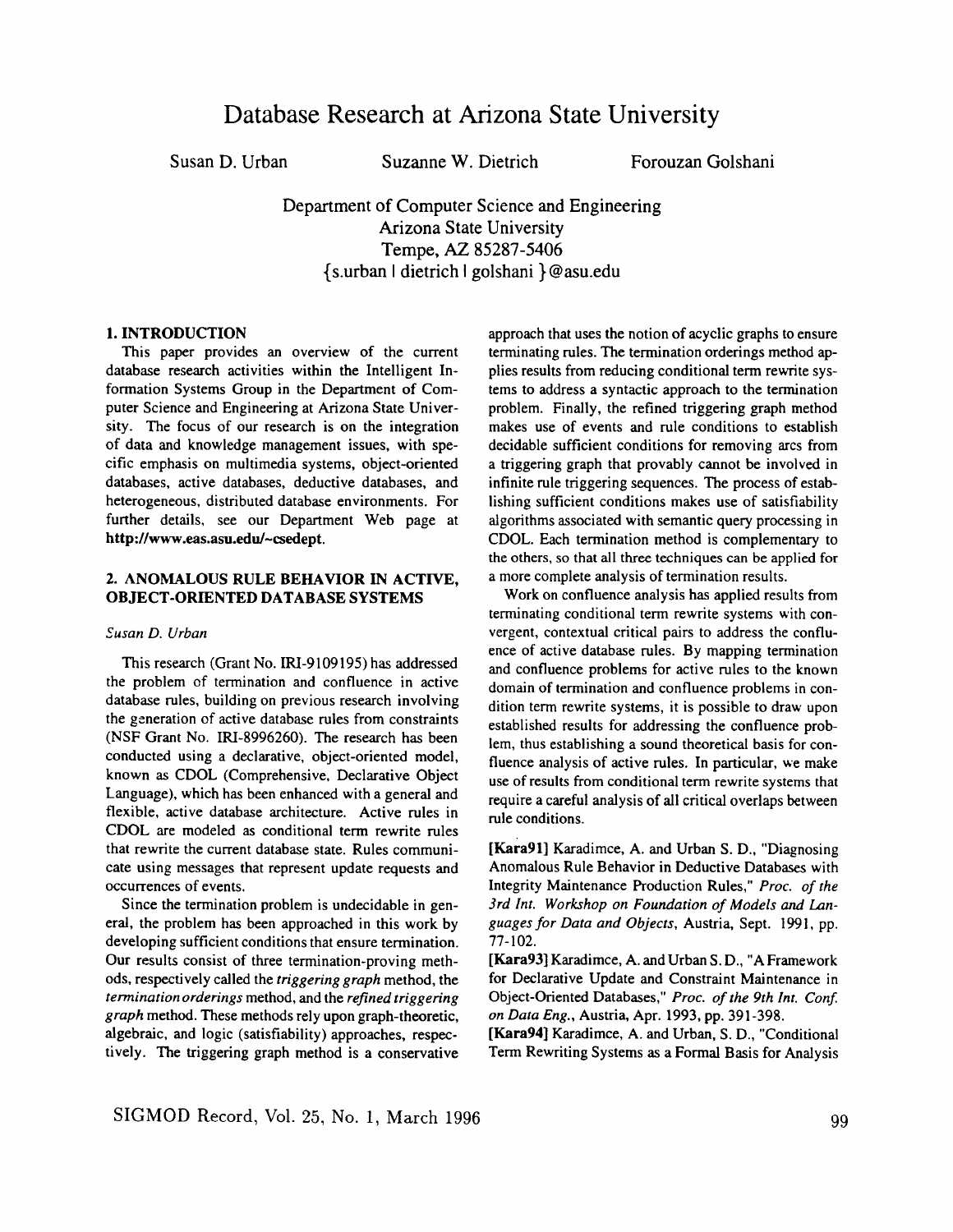of Active Rules," *IEEE Computer Society Int. Workshop on Research Issues in Data Eng.: Active Database Systems,* Houston, Feb., 1994.

[Kara96] Karadimce, A. and Urban, S. D., "Refined Triggering Graphs: A Logic-Based Approach to Termination Analysis in an Active, Object-Oriented Database," to appear in *Proc. of the 12th Int. Conf. on Data Eng.,*  Feb. 1996.

## 3. CONDITION MONITORING IN ACTIVE, DE-DUCTIVE **DATABASE SYSTEMS**

## *Suzanne W. Dietrich*

This work on monitoring conditions in active, deductive database systems has been performed jointly with John Harrison, who is now in the Department of Computer Science in the University of Queensland in Brisbane, Australia. The focus of the research was on the efficient monitoring of conditions expressed in the context of an active database system that supports declarative conditions expressed as safe, recursive Datalog rules with stratified negation. One difficulty in monitoring is posed by the expressiveness of the conditions in a deductive database environment, which may be defined in terms of SPJ (selection, projection, join), union, (stratified) negation and recursion. Another difficulty in monitoring is that, unlike query evaluation, which propagates bindings extracted from the queries *down* to filter the access to base relations, condition monitoring must propagate bindings from the changes to the base relations *up* through the rules that define the conditions. Yet another difficulty in monitoring is that the condition monitor must have access to both database states to monitor and reason about the conditions. We have developed an incremental condition monitoring algorithm known as the Propagation/Filtration (PF) algorithm, which refers to its two-phased approach to evaluation: a propagation phase and a filter phase. The propagation phase propagates the base relation changes up through the rules and identifies potential changes to the intensional relations. The filtration phase filters the potential changes to identify actual changes, since a potential change may represent the addition or removal of a proof, which may or may not represent an actual change to the database state.

The PF algorithm also provides for the incremental maintenance of materialized views. Updates to stored relations that participate, directly or indirectly, in the definition of a materialized view can cause the materialized view to be inconsistent with its definition. To avoid the costs of complete recomputation of the view in the updated database state, the materialized view can be updated incrementally using the update propagation approach provided by the PF algorithm.

[Harr92a] Harrison, J., *Condition Monitoring in an Active Deductive Database,* Ph.D. Diss., Dept. of Computer Science and Eng., Arizona State University, Aug. 1992. [Harr92b] Harrison, J. and Dietrich, S. W., "Maintenance of Materialized Views in Deductive Databases: An Update Propagation Approach," *Proc. of the Deductive Database Workshop* in conjunction with the *Joint Int. Conf. and Symposium on Logic Programming,*  Washington, D. C., Nov. 1992, pp. 56-65

[Harr93] Harrison, J. and Dietrich, S. W., "Integrating Active and Deductive Rules", *Proc. of the First Int. Workshop on Rules In Database Sys.,* Edinburgh, Scotland, 30th August-lst Sept. 1993, Springer Verlag, pp. 288-305

[Harr94] Harrison, J. and Dietrich, S. W., "Incremental View Maintenance", *Proc. of the 5th Australasian Database Conf.,* 17-18th Jan. 1994, New Zealand, pp. 45-63.

## 4. A DOOD RANCH PROJECT

### *Susan D. Urban and Suzanne W. Dietrich*

A DOOD RANCH Project (Active, Deductive, Object-Oriented Databases: Relating Action, Negation, Constraints, and Horn rules) is investigating two complementary aspects of active database development environments: the analysis of rules for termination and confluence properties and the run-time testing and debugging of active rules. The research (NSF Grant No. IRI-9410993) represents an integration of the projects described in Sections 2 and 3 and is being performed in the context of an active, deductive, and object-oriented database. The run-time testing and debugging environment will allow users to step through the rule triggering process, observing rule behavior and testing different rule triggering sequences. The execution model includes a propagation algorithm for monitoring changes to derived data, thus integrating deductive and active rule processing. We intend to investigate the integration of rule generation (from constraints) and transaction development to produce a practical approach to the specification and analysis of rules prior to rule execution.

An initial prototype of a run-time debugging environment for active rules has already been developed as part of this work. The Prototype Environment for Active Rule Debugging (PEARD) simulates an active rule environment using Smalltalk with a graphical interface created using VisualWorks. The rule simulation environment includes various tools for the specification and analysis of active rules. Rule definition is flexible, where changes to rules can be applied immediately during a debugging session without recompiling the system. A breakpoint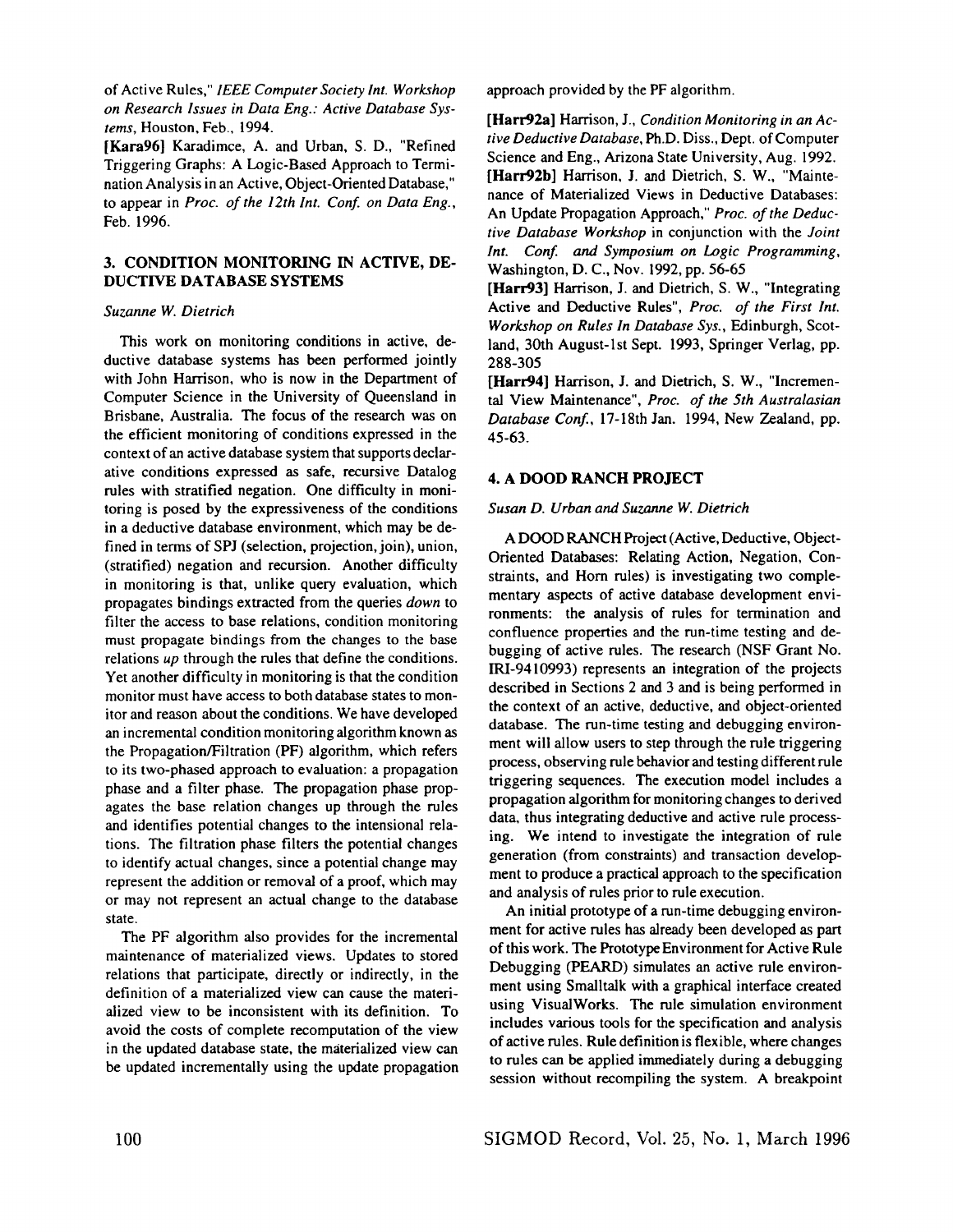debugging tool allows breakpoints to be set so that the state of variables may be inspected and changed any time a breakpoint is reached during rule execution. A rule visualization tool displays the rule triggering process in graph form, supporting different visualization granularities to help the user understand rule execution. Other debugging features include a means for detecting potential cycles in rule execution and a utility to examine different rule execution paths from the same point in the rule triggering process. The development of PEARD has helped to identify design and development considerations for active database debugging tools.

[Diet92] Dietrich, S. W., Urban, S. D., Harrison, J., and Karadimce, A., "A DOOD Ranch at ASU: Integrating Active, Deductive, and Object-Oriented Databases," *IEEE Computer Society Data Eng. Bulletin,* vol. 15, no. 1-4, Dec. 1992, pp. 40-43.

[Urba93] Urban, S. D. and Dietrich, S. W., "A Deductive, Object-Oriented Model as a Formal Framework for Active Database Environments," *Proc. of the Workshop on Combining Declarative and Object-Oriented Databases,* Washington, D.C., May 1993.

[Jaeh95] Jaehne, Alexander, *A Prototype of a Run-Time Debugging Environment for Active Database Rules,* M.S. Thesis, Dept. of Computer Science and Eng., Arizona State University, Summer 1995, pp. 116.

[Urba95] Jaehne, A., Urban, S. D., and Dietrich, S. W., "PEARD: Prototype Environment for Active Rule Debugging," submitted for journal publication.

# 5. INFRASTRUCTURE FOR INTEGRATED, HET-EROGENEOUS ENGINEERING DATABASES AND DESIGN HISTORIES

#### *Susan D. Urban*

This research has investigated: 1) integrated databases to support engineering design, and 2) extensions of database functionality for capturing design histories (NSF Grant No. IRI-9117143). The work has been performed jointly with Prof. Jami J. Shah in the Department of Mechanical and Aerospace Engineering at Arizona State University.

The focus of the integration portion of the research has been on the use of object-oriented database technology for developing an integrated, muitidatabase environment for supporting mechanical engineering design. The objective of the environment has been to provide designers with a high level view of how all of the different files and databases used in the design process fit together to produce a global design of a product. The integrated view makes use of the STEP standard and the EXPRESS semantic data model to provide a framework for the representation of metadata that describes object-oriented views of the different tools of the environment. Communication is achieved using a process that is similar to the dynamic interface language of the Object Management Group. The integrated environment has established a framework that supports future investigation of query processing and constraint propagation in a heterogeneous database environment.

The second component of the research has involved the development of a database environment that is capable of capturing design histories. A design history is a database for associating design objects at various phases of the design to the design processes that produced or modified the objects and recording the reasons and rationale for performing various design steps. As part of this research, we have developed the Design History Data Model (DHDM), an extended object-oriented data model that supports process modeling capabilities. The DHDM incorporates a meta data and schema evolution component to support the capture of both pre-specified design activities and dynamic design activities. Prespecifiable design specifications are design tasks that are well-known and can be planned in advance. Dynamic design involves the specification of design tasks as they actually occur using schema evolution. Modeling design activities is achieved through the use of process classes that are composed of subprocesses through the use of temporal aggregation concepts. Specific occurrences of design activities are modeled as instances of process classes. We are currently concentrating on the formalization of the DHDM, focusing on the temporal meaning of the process modeling concept.

[Urba93] Urban, S., Shah, J., Rogers, M., "An Overview of the ASU Engineering Database Project: Interoperability in Engineering Design," *Proc. of the 3rd Int. Workshop on Research Issues in Data Eng.: Interoperability in Muhidatabase Sys.,* Austria, Apr. 1993, pp. 73-76.

[Urba94] Urban, S., Shah, J., Rogers, M., Jeon, D., Ravi, P., Bliznakov, P., "A Heterogeneous, Active Database Architecture for Engineering Data Management," J. *of Computer Integrated Manufacturing,* vol. 7, no. 5, 1994, pp. 276-293.

[Jeon95] Jeon, D., Urban, S., Shah, J., Liu, H., Bliznakov, P., Rogers, M., "Metadata Extensions to an Object-Oriented Data Model for the Dynamic Capture of Engineering Design Histories," *Proc. of the IFIP-TC-2 Working Conf. on Database Semantics (DS-6),* Stone Mountain, May 1995, to be published by Chapman and Hall, 1996.

[Urba95] Urban, S., Shah, J., Liu, H., Ravi, P., and Rogers, M., "The Shared Design Manager: A Flexible Approach to Interoperability in Engineering Design, accepted for publication in J. *of Integrated Computer-Aided Eng.,* to appear in 1995.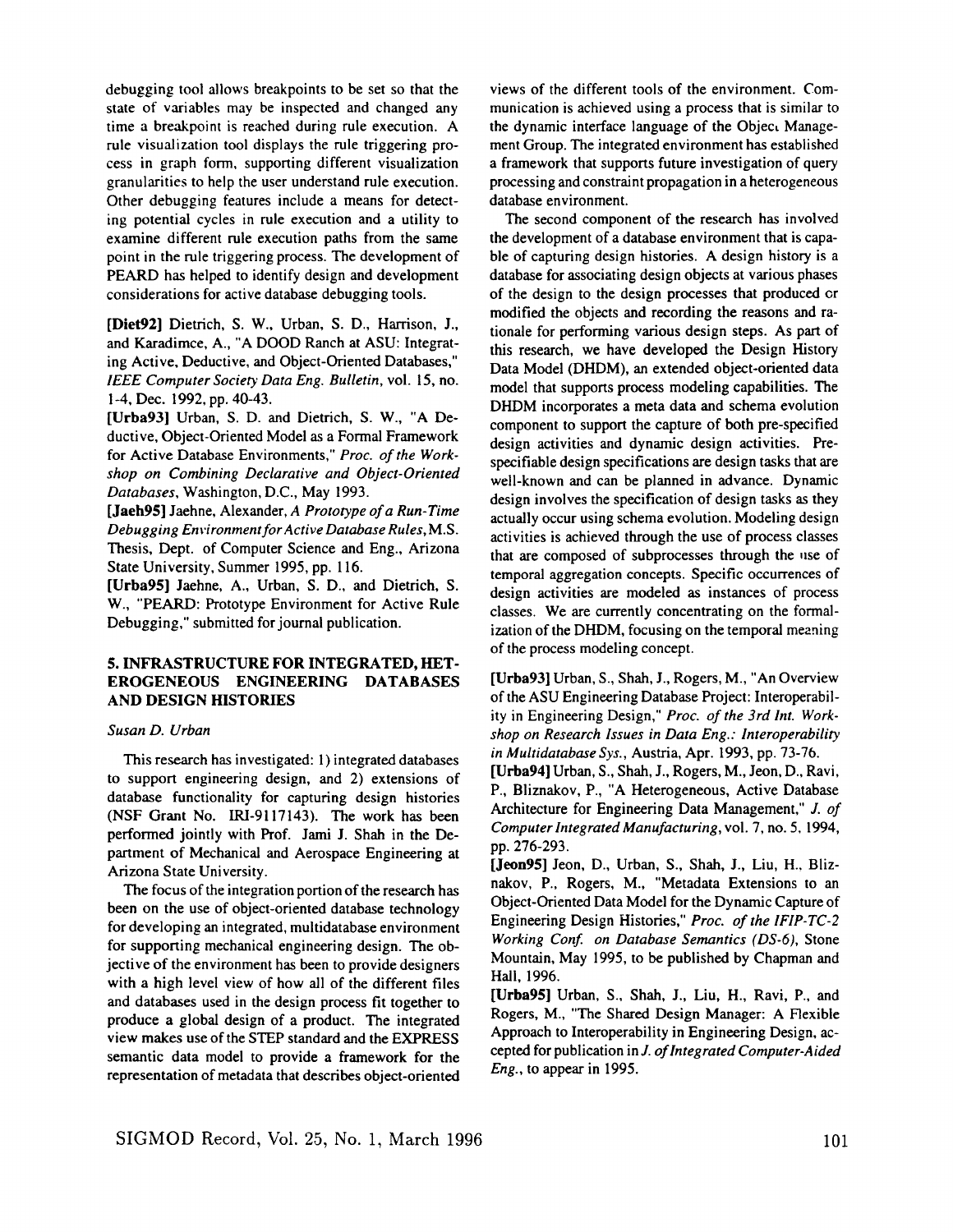# 6. OUERY PROCESSING AND ACTIVE RULES IN MULTIDATABASE ENVIRONMENTS

## *Susan D. Urban*

The focus of this research project is on the investigation of 1) query processing issues in multidatabase environments and 2) the use of active rules in multidatabase environments for the maintenance of integrity constraints between different databases. Our initial work in this area involved the use of an object algebra as a global query language for access to relational databases. Our approach uses a self-describing data model to build a meta database that, in addition to a global schema, contains information about the local schemas and how the global schema maps to the local schemas. Structural mappings were implemented by developing translation rules that reason about the semantic differences to translate queries over the global schema, expressed using an object algebra, into SQL queries.

Our current directions for query processing are to extend our architecture to integrate not only structured databases, but also unstructured components such as file systems, CAE and CASE tools, and legacy systems. In particular, we are investigating the use of an object algebra as the query language for expressing queries over an integrated schema that combines structural database mappings with operational interfaces. The use of an object-oriented database as a data warehouse is also being investigated to support storage of semantic information about the heterogeneous environment and to support the temporary caching of objects for constraint checking and query processing.

Another important area of this work addresses the issue of integrity constraint maintenance in a multidatabase environment and the use of active database concepts to automate this task as much as possible. We are investigating techniques for the expression of non-trivial constraints which can cross local database boundaries. We are also investigating the extension of current active rule concepts to define a distributed, active rule language and environment, wkere active rules for maintaining interdatabase constraints are automatically generated from constraint specifications. The goal of this research is to provide a high level, declarative constraint specification language for a multidatabase environment with a compiler that automatically generates optimized integrity maintenance rules for global integrity constraints.

[Urba94] Urban. S. and Abdellatif, T., "An Object-Oriented Interface to Relational Databases in a Heterogeneous Database Environment," *Proc. of the 1994 Dist. Computing Sys. Conf.,* Poland, June 1994, pp. 387-395. [Urba95] Urban, S. and Abdellatif, T., "Query Translation from Object-Oriented to Relational Queries in a

Heterogeneous Database Environment," J. *of Sys. Integration,* vol. 5, 1995, pp. 123-156.

[Gome96] Gomez, L. "An Active Approach for Constraint Maintenance in a Multidatabase Environment," Arizona State University, Dept. of Computer Science and Eng., Ph.D. proposal, Spring 1996.

[Lava96] Lavariega, J. "Object Query Processing Using Structural Mappings and Operational Interfaces in a Multidatabase Environment," Arizona State University, Dept. of Computer Science and Eng., Ph.D. proposal, Spring 1996.

# 7. NEXT GENERATION DATABASE APPLICA-**TIONS**

## *Suzanne W. Dietrich*

With the maturity of research on next generation database systems including the integration of active, declarative and object-oriented features, the database community realizes the importance of investigating applications that can take advantage of these advanced features. One such application domain is that of software maintenance. Together with Frank W. Calliss, a colleague in the area of software engineering within the Department of Computer Science and Engineering at ASU, we have focused on a particular technique for program understanding known as inter-module code analysis (IMCA). IMCA is an analysis technique aimed specifically at helping a programmer analyze a program that consists of a collection of interconnected modules, where a module is a construct that provides encapsulation and abstraction capabilities to a programmer. Our work has focused on using deductive database systems and DOODs (declarative, object-oriented database systems) for implementing an inter-module code analysis system of object-based languages, such as Ada. We are currently extending the approach to object-oriented languages such as C++. IMCA is an application that can take advantage of the additional capabilities that next generation database systems have to offer, such as inherent support for expressive rules, complex objects, class hierarchies and inheritance.

Our focus on applications has led to an additional emphasis of technology transfer with local industry. Bull Worldwide Information Systems has not only provided funding for the above work on IMCA but has also funded projects on database performance and distributed databases.

[Diet92a] Dietrich, S. W. and Calliss, F. W., "A Conceptual Design for a Code Analysis Knowledge Base," J. *of Software Maintenance - Research and Practice,* vol. 4, Mar. 1992, pp. 19-36.

[Diet92b] Dietrich, S. W., Brown, M., Cortes-Rello,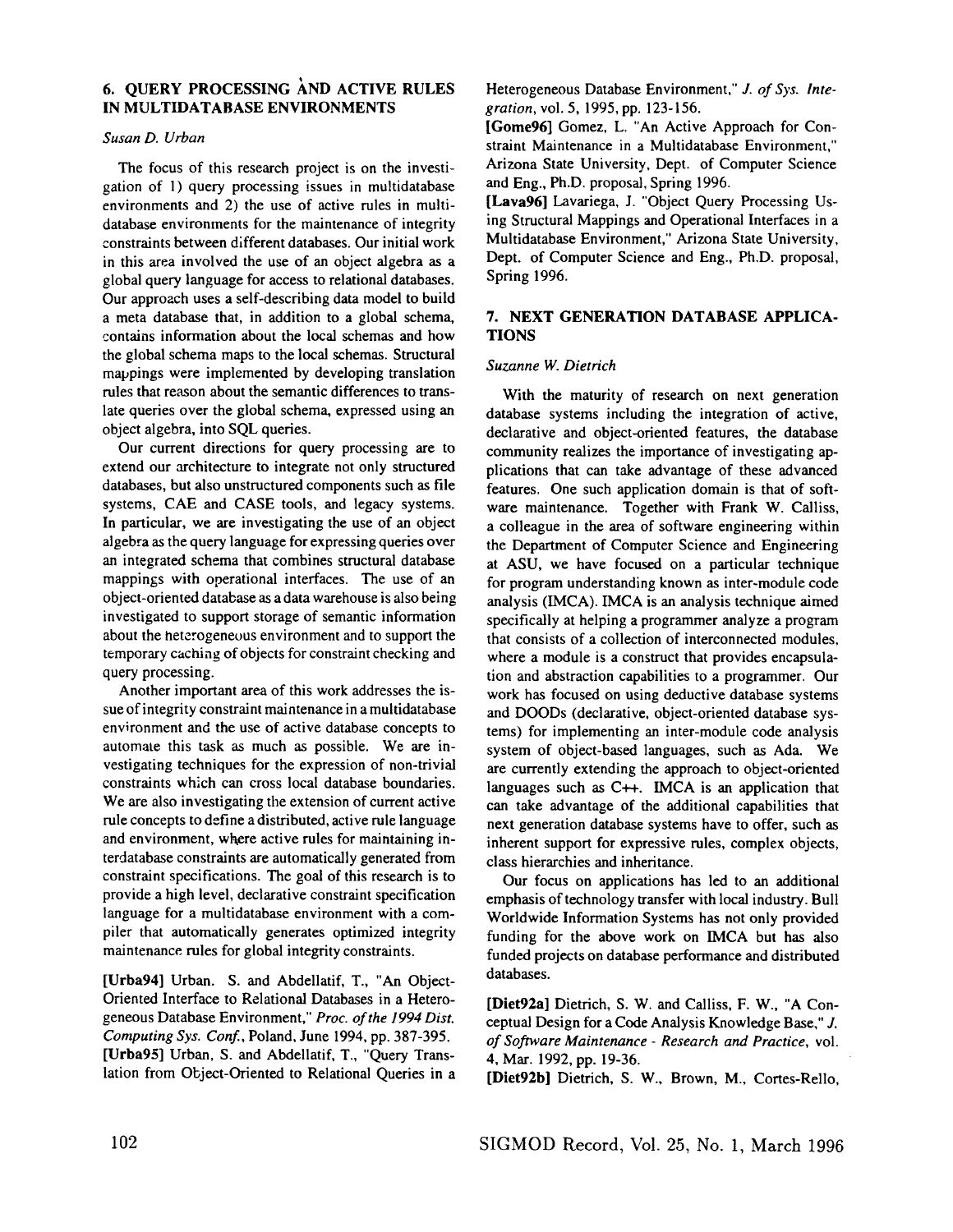E., and Wunderlin, S., "A Practitioner's Introduction to Database Performance Benchmarks and Measurement," *The Computer Journal,* vol. 35 (4), Aug. 1992, pp. 322-331.

[Diet95] Dietrich, S. W. and Calliss. F. W., "Using Deductive Databases to Facilitate the Maintenance Process," *Proc. of the 1995 Phoenix Conf. on Computers and Communication.* Mar. 1995, pp. 310-318.

[Diet96] Dietrich, S. W., Fan, C., and Cortes-Reilo, E., "An Application of Fragmentation Transparency in a Distributed Database System: A Case Study," To appear in *J. of Sys. and Software,* Dec. 1996.

#### **8. DATABASE EDUCATION**

#### *Suzanne W. Dietrich and Susan D. Urban*

This research (funded by NSF Grant No. DUE-9451489) focuses on the use of cooperative group learning concepts in support of an undergraduate database management course that emphasizes the theoretical and practical aspects of database application development. Specifically, this work introduced cooperative group projects that focus on the practical aspects of databases using relational database technology. The course project is divided into three main phases, involving requirements analysis and conceptual design, relational database mapping and prototyping, and database system implementation using Microsoft Access. The project deliverables are designed so that students not only develop a database implementation, but also evaluate their design in terms of functional dependencies, normal forms, the lossless join property, and the dependency preservation property. These deliverables and their evaluation illustrate the need for sound database design principles. Students are required to actively participate in each phase, with students assuming different roles in each phase to allow them to experience different leadership responsibilities. As part of the grading process, students evaluate their own performance as well as the performance of others in the group.

Previous work by the principal investigator involving database education includes the development of a database interpreter for relational query languages. RDBI is an educational tool, implemented in Prolog, that takes advantage of the connection between logic programming and databases to provide an evaluator for relational query languages. The tool utilizes a common data definition facility and recognizes the following query languages: relational algebra, domain relational calculus, tuple relational calculus, and SQL. The students use RDBI for a sequence of homework assignments that both provide invaluable feedback on each language and illustrate the differences between the languages.

(See http://www.eas.asu.edu/~cse412 for more information on the cooperative group projects and RDBI, which is available by ftp.)

[Diet93] Dietrich, S. W., "An Educational Tool for Formal Relational Database Query Languages," *Computer Science Education,* vol. 4, 1993, pp. 157-184.

[Diet96] Dietrich, S. W. and Urban, S. D., "Database Theory in Practice: Learning from Cooperative Group Projects," to appear in *Proc. of the 27th SIGCSE Tech.*  Symp., Feb. 1996.

#### 9. **MULTIMEDIA DATABASE SYSTEM EVA**

#### *Forouzan Golshani*

EVA is a multimedia database system capable of storage, retrieval, management, analysis and delivery of objects of various media types. The interface language deals with the temporal and spatial aspects of multimedia information retrieval and delivery, in addition to the usual capabilities provided by the ordinary database languages. EVA has five classes of operations, namely: operations for querying and updating multimedia information, operations for screen management, temporal operators, operators for specifying rules and constraints, and aggregation (computational) operators.

One of the unique features of this system is its ability to manage semantic information on multimedia objects, particularly images and motion pictures. Like other types of digital information, images must be classified based on the semantics of their contents. The most discernible difference between still images and moving pictures stems from movements and variations. Thus to go from the realm of still image repositories to video databases, we must be able to deal with motion. Particularly, we need the ability to classify objects appearing in a video sequence based on their characteristics and features such as shape or color, as well as their movements. By describing the movements that we derive from the process of motion analysis, we introduce a dual hierarchy consisting of spatial and temporal parts for video sequence representation. This gives us the flexibility to examine arbitrary frames at various levels of abstraction, and to retrieve the associated temporal information (say, object trajectories) in addition to the spatial representation. Our algorithm for motion detection uses the motion compensation component of the MPEG video encoding scheme. The algorithm then computes trajectories for objects of interest. All this content information is stored in predefined structures as part of the multimedia information repository.

EVA, an extension of the query language Varqa, is a functional language whose notation is based on that